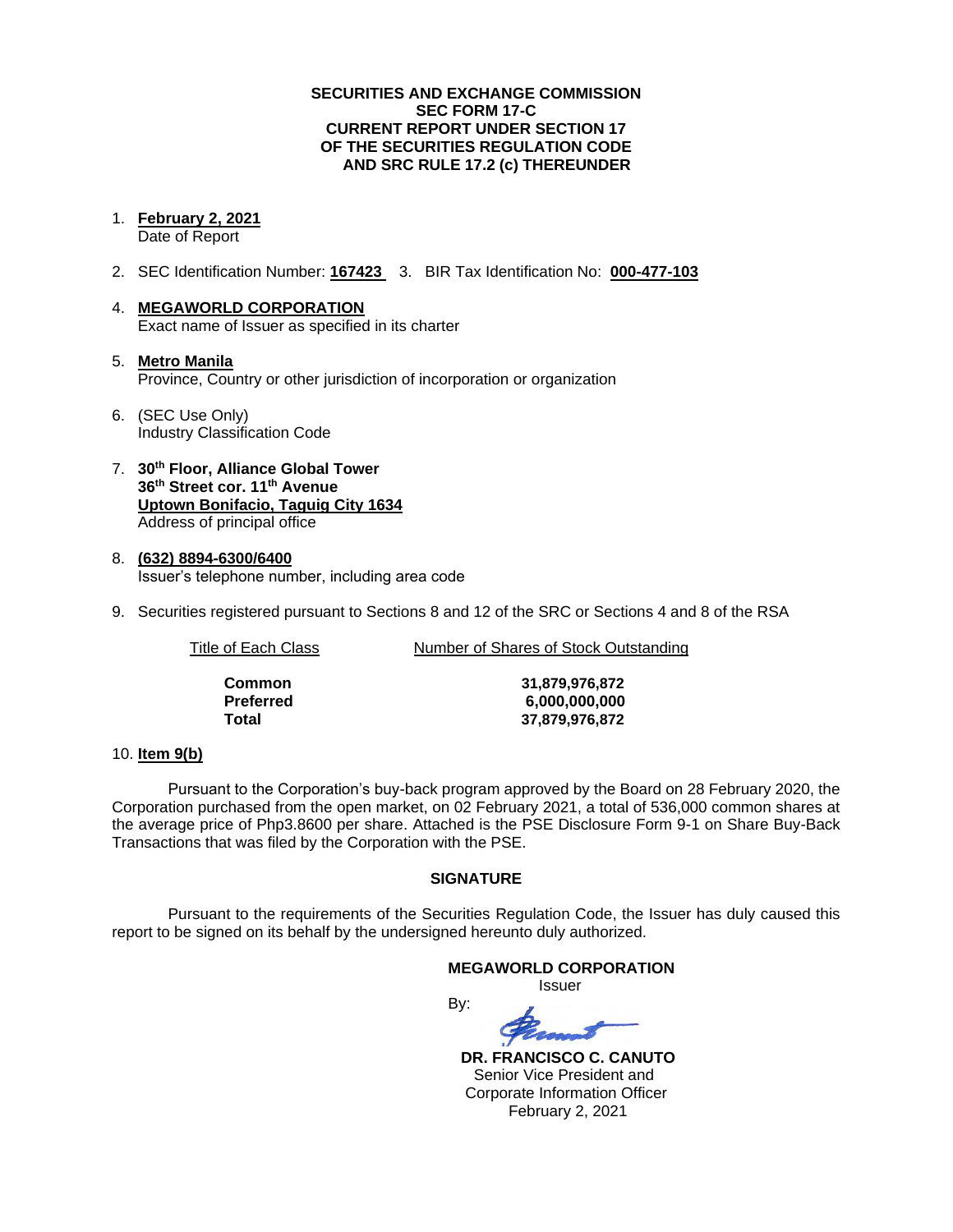## **SECURITIES AND EXCHANGE COMMISSION SEC FORM 17-C**

## **CURRENT REPORT UNDER SECTION 17 OF THE SECURITIES REGULATION CODE AND SRC RULE 17.2(c) THEREUNDER**

| 1. Date of Report (Date of earliest event reported)<br>Feb 2, 2021                                                                                                     |                                                                                                   |  |  |  |
|------------------------------------------------------------------------------------------------------------------------------------------------------------------------|---------------------------------------------------------------------------------------------------|--|--|--|
| 2. SEC Identification Number                                                                                                                                           |                                                                                                   |  |  |  |
| 167423                                                                                                                                                                 |                                                                                                   |  |  |  |
| 3. BIR Tax Identification No.                                                                                                                                          |                                                                                                   |  |  |  |
| 000-477-103                                                                                                                                                            |                                                                                                   |  |  |  |
| 4. Exact name of issuer as specified in its charter                                                                                                                    |                                                                                                   |  |  |  |
| <b>MEGAWORLD CORPORATION</b>                                                                                                                                           |                                                                                                   |  |  |  |
| 5. Province, country or other jurisdiction of incorporation                                                                                                            |                                                                                                   |  |  |  |
|                                                                                                                                                                        | Metro Manila                                                                                      |  |  |  |
|                                                                                                                                                                        | 6. Industry Classification Code(SEC Use Only)                                                     |  |  |  |
| 7. Address of principal office<br>30th Floor, Alliance Global Tower 36th Street cor. 11th Avenue Uptown Bonifacio,<br><b>Taguig City</b><br><b>Postal Code</b><br>1634 |                                                                                                   |  |  |  |
| 8. Issuer's telephone number, including area code<br>(632) 8894-6300/6400                                                                                              |                                                                                                   |  |  |  |
|                                                                                                                                                                        | 9. Former name or former address, if changed since last report                                    |  |  |  |
| N/A                                                                                                                                                                    |                                                                                                   |  |  |  |
|                                                                                                                                                                        | 10. Securities registered pursuant to Sections 8 and 12 of the SRC or Sections 4 and 8 of the RSA |  |  |  |
| <b>Title of Each Class</b>                                                                                                                                             | Number of Shares of Common Stock Outstanding and Amount of Debt Outstanding                       |  |  |  |
| Common                                                                                                                                                                 | 31,879,976,872                                                                                    |  |  |  |
| Preferred                                                                                                                                                              | 6,000,000,000                                                                                     |  |  |  |
| 11. Indicate the item numbers reported herein                                                                                                                          |                                                                                                   |  |  |  |
| Item $9(b)$                                                                                                                                                            |                                                                                                   |  |  |  |

The Exchange does not warrant and holds no responsibility for the veracity of the facts and representations contained in all corporate disclosures, including financial reports. All data contained herein are prepared and submitted by the disclosing party to the Exchange, and are disseminated solely for purposes of information. Any questions on the data contained herein should be addressed directly to the Corporate Information Officer of the disclosing party.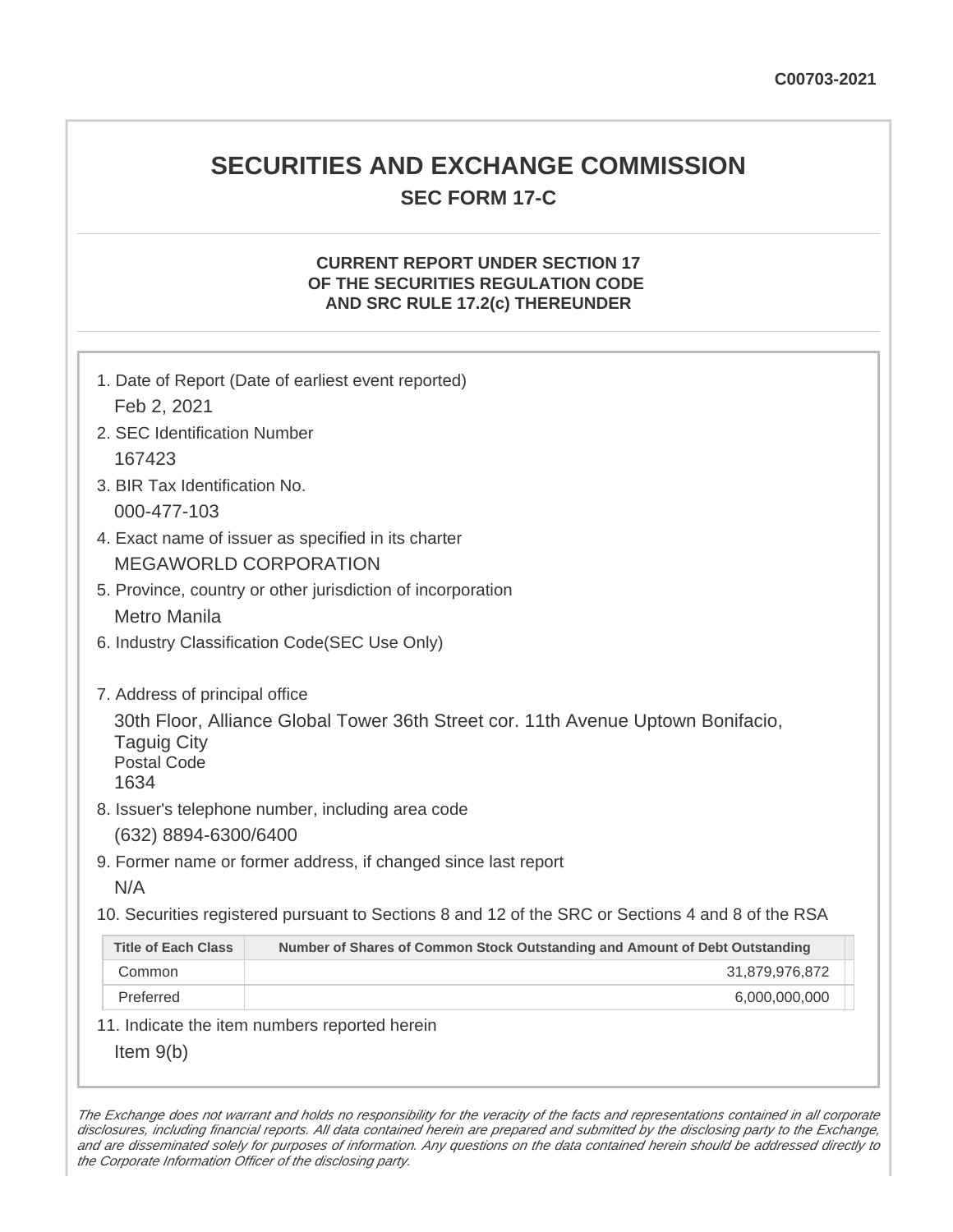

# **Megaworld Corporation MEG**

## **PSE Disclosure Form 9-1 - Share Buy-Back Transactions References: Section 9 of the Revised Disclosure Rules**

**Subject of the Disclosure**

Share Buy-Back Transactions

**Background/Description of the Disclosure**

Pursuant to the Corporation's buy-back program approved by the Board on 28 February 2020, the Corporation purchased from the open market, on 02 February 2021, a total of 536,000 common shares at the average price of Php3.8600 per share.

## **Type of Securities**

- **☑** Common
- □ Preferred N/A
- D Others N/A

#### **Details of Share Buy-Back Transaction(s)**

| Date of Transaction      | Number of Shares Purchased | <b>Price Per Share</b> |
|--------------------------|----------------------------|------------------------|
| Feb 2, 2021 <sup>!</sup> | 536,000                    | 3.8600                 |
|                          | 536,000                    |                        |

#### **Effects on Number of Shares**

|                           | <b>Before</b>  | After          |
|---------------------------|----------------|----------------|
| <b>Outstanding Shares</b> | 31,880,512,872 | 31,879,976,872 |
| <b>Treasury Shares</b>    | 490,353,000    | 490,889,000    |

| <b>Cumulative Number of</b><br><b>Shares Purchased to</b><br>Date <sup>1</sup> | 360,969,000         |
|--------------------------------------------------------------------------------|---------------------|
| <b>Total Amount</b><br><b>Appropriated for the</b><br><b>Buy-Back Program</b>  | Php5,000,000,000.00 |